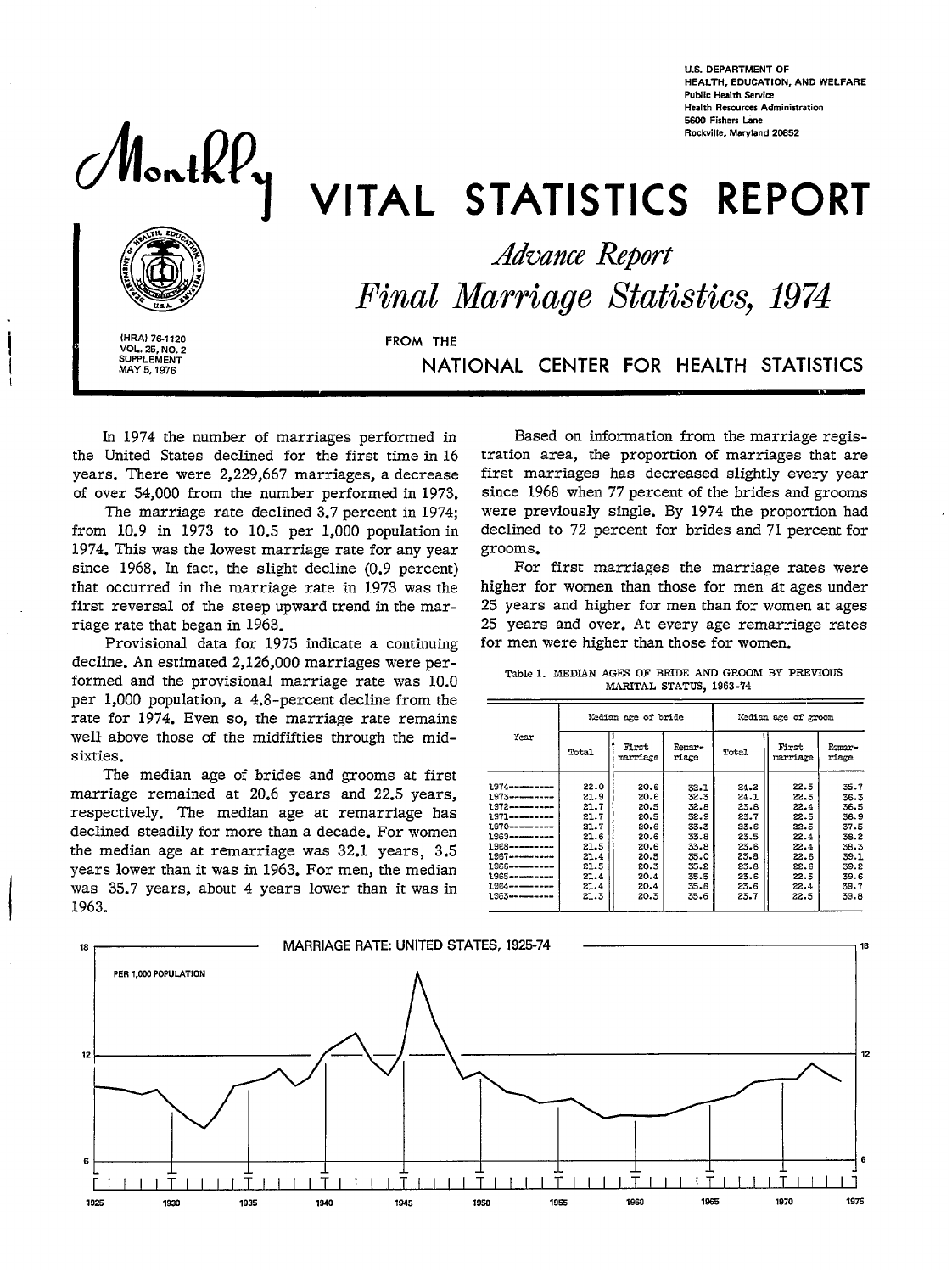## 2 **MONTHLY VITAL STATISTICS REPORT**

First marriage rates for both men and women 20-24 years of age have been dropping sharply in recent years. They declined 28 percent from 1970 to 1974. A substantial decline (22 percent) was also observed for men at ages 25- 29 years. Smaller reductions in first marriage rates occurred for all other age groups shown in table 4 except for men at ages under 18 years and at 65 years and over and for women at ages 35-64, where the rates increased over those for 1970.

Remarriage rates were bigher in 1974 than in 1970 for men and women under 25 years of age, for women 30.44 years, and for men 65 years and over. They were lower for women 25-29 and 45-64 years, with no change for women 65 years and over. 'They were also lower for men at ages 25-64.

#### Table 2. MARRIAGES AND MARRIAGE RATES: UNITED STATES, 195S -74

[Data refer only to events occurring within the United States. mask. included beginning 1959 and Hawaii beginning 1964

|                                          |                        | Rate per 1,000 <sup>1</sup> - |                                            |                                      |  |  |
|------------------------------------------|------------------------|-------------------------------|--------------------------------------------|--------------------------------------|--|--|
| Year                                     | Marriages              | Total<br>popula-<br>tion      | Unmarried<br>women<br>15 years<br>and over | Unmarried<br>women<br>15–44<br>vears |  |  |
| 1974-------------                        |                        | 10.5                          | 72.0                                       | 128.4                                |  |  |
| $1973 - - - - - - - - - - - -$           | 2,229,667<br>2,284,108 | 10.9                          | 76.0                                       | 137.3                                |  |  |
| $1972 - - - - - - - - - - -$             | 2,282,154              | 11.0                          | 77.9                                       | 141.3                                |  |  |
| $1971$ --------------                    | 2,190,481              | 10.6                          | 76.2                                       | 138.9                                |  |  |
|                                          | 2,158,802              | 10.6                          | 76.5                                       | 140.2                                |  |  |
| 1969-------------                        | 2,145,000              | 10.6                          | 80.0                                       | 149.1                                |  |  |
| $1968 - - - - - - - - - - -$             | 2,069,000              | 10.4                          | 79.1                                       | 147.2                                |  |  |
| $1967$ --------------                    | 1,927,000              | 9.7                           | 76.4                                       | 145.2                                |  |  |
| 1966--------------                       | 1,857,000              | 9.5                           | 75.6                                       | 145.1                                |  |  |
| $1965 - - - - - - - - - - -$             | 1,800,000              | 9.3                           | 75.0                                       | 144.3                                |  |  |
| 1964--------------                       | 1,725,000              | 9.0                           | 74.6                                       | 146.2                                |  |  |
| 1963--------------                       | 1,654,000              | 8.8                           | 73.4                                       | 143.3                                |  |  |
| 1962-------------                        | 1,577,000              | 8.5                           | 71.2                                       | 138.4                                |  |  |
| 1961--------------                       | 1,548,000              | 8.5                           | 72.2                                       | 145.4                                |  |  |
| 1960-------------                        | 1,523,000              | 8.5                           | 73.5                                       | 148.0                                |  |  |
| $1959$ -------------                     | 1,494,000              | 8.5                           | 73.6                                       | 149.8                                |  |  |
| 195 <del>8 - - - - - - - - - - - -</del> | 1,451,000              | 8.4                           | 72.0                                       | 146.3                                |  |  |
|                                          |                        |                               |                                            |                                      |  |  |

lData are based onpopulatim **enumerated as** of April 1 for 1960 and 1970 and estimted .98of July 1 for allothe= years.



This report presents summary tabulations from the final marriage statistics for 1974. More detailed tabulations for 1974 will be published in Vital Statistics *of the United Slates,* Volume *IfI-Marrfage ami Divorce.*  Prior to the publication of that volume, the Nattonal Center for Health Statistics will respond to requests for unpublished data whenever possible.

(Table 3, MARRIAGES AND MARRIAGE RATES: UNITED STATES, EACH REGION, DIVISION, AND STATE, 1972-74

By place of occurrence. Data are counts of marriages performed except as noted. Rates per 1,000 population in each area, estimated as of July I]

|                                                                        |                     | Rate               |                    |               |              |                       |
|------------------------------------------------------------------------|---------------------|--------------------|--------------------|---------------|--------------|-----------------------|
| Region, division,<br>and State                                         | 1974.               | 1973               | 1972               | 1974          | 1973         | 1972                  |
| United States-------                                                   | 2,229,667           | 2,284,108          | 2,282,154          | 10.5          | 10.9         | 11.0                  |
| Northeast------------------                                            | 402,521             | 422,885            | 425,955            | 8.1           | 8.5          | 8.6                   |
| North Central-------------<br>South---------------------               | 574,059             | 581,544            | 577,429            | 10.0<br>12.0  | 10.1<br>12.5 | 10.1<br>12.6          |
| West-----------------------                                            | 803,369<br>449,718  | 823,947<br>455,732 | 818,405<br>460,365 | 12.1          | 12.5         | 12.8                  |
| Northeast:                                                             |                     |                    |                    |               |              |                       |
| New England-------------<br>Middle Atlantic---------<br>North Central: | 101,397<br>301,124  | 106,426<br>316,459 | 107,111<br>318,844 | 8.3<br>8.1    | 8.8<br>8.4   | 8.8<br>8.5            |
| East North Central ------<br>West North Central ------                 | 405,672<br>168,387  | 412,324<br>169,220 | 409,206<br>168,223 | 9.9<br>10.1   | 10.1<br>10.1 | 10.0<br>10.1          |
| South:<br>South Atlantic----------                                     | 385,457             | 398,544            | 394,392            | 11.6          | 12.3         | 12.4                  |
| East South Central ------<br>West South Central------                  | 161,830<br>-256,082 | 167,174<br>258,229 | 170,054<br>253,959 | 12.1<br>212.4 | 12.6<br>12.7 | 12.9<br>12.7          |
| <b>West:</b><br>Mountain----------------                               | 213,654             | 211,738            | 209,980            | 22.7          | 23.1         | 23.6                  |
| Pacific------------------                                              | 236,064             | 243,994            | 250,385            | 8.5           | 8.9          | 9.2                   |
| New England:                                                           |                     |                    |                    |               |              |                       |
| Maine-------------------                                               | 11,546              | 11,925             | 11,739             | 11.0          | 11.6         | 11.4                  |
| New Hampshire-----------<br>Vermont ------------------                 | 9,239<br>4,652      | 9,557<br>5,072     | 9,752<br>5,088     | 11.4<br>9.9   | 12.1<br>10.9 | 12.6<br>11.1          |
| Massachusetts -----------                                              | 44,243              | 46,640             | 48,189             | 7.6           | 8.0          | 8.3                   |
| Rhode Island------------<br>Connecticut --------------                 | 7,255<br>24,462     | 7,715<br>25,517    | 7,858<br>24,485    | 7.7<br>7.9    | 7.9<br>8.3   | 8.1<br>7.9            |
| Middle Atlantic:                                                       |                     |                    |                    |               |              |                       |
| New York-----------------                                              | 148,012             | 155,660            | 161,872            | 8.2           | 8.5          | 8.8                   |
| New Jersey---------------<br>Pennsylvania------------                  | 56,449<br>96,663    | 59,723<br>101,076  | 58,476<br>98,496   | 7.7<br>8.2    | 8.1<br>8.5   | 8.0<br>8.3            |
| East North Central:                                                    |                     |                    |                    |               |              |                       |
| Ohio--------------------<br>Indiana------------------                  | 102,458<br>60,524   | 99,524<br>58,428   | 96,297<br>61,262   | 9.5<br>11.4   | 9.3<br>11.0  | 9.0<br>11.6           |
| Tllinois-----------------                                              | 116,419             | 119,843            | 118,592            | 10.5          | 10.7         | 10.5                  |
| Michigan----------------<br>Wisconsin---------------                   | 88,023<br>38,248    | 94,486<br>40,043   | 94,447<br>38,608   | 9.7<br>8.4    | 10.4<br>8.8  | 10.5<br>8.5           |
| West North Central:<br>Minnesota --------------                        | 33,547              | 32,971             | 32,227             | 8.6           | 8.5          | 8.3                   |
| Iowa---------------------                                              | 27,209              | 27,544             | 26,603             | 9.5           | 9.5          | 9.2                   |
| Missouri-----------------<br>North Dakota------------                  | 51,434<br>5,905     | 51,990<br>5,875    | 53,372<br>5,886    | 10.8<br>9.3   | 10.9<br>9.2  | 11.2<br>9.3           |
| South Dakota ------------                                              | 11,928              | 12,291             | 12,151             | 17.5          | 17.9         | 17.9                  |
| Nebraska----------------<br>Kansas------------------                   | 13,873<br>24,491    | 13,957<br>24,592   | 14,106<br>23,878   | 9.0<br>10.8   | 9.1<br>10.8  | 9.2<br>10.5           |
|                                                                        |                     |                    |                    |               |              |                       |
| South Atlantic:<br>Delaware----------------                            | 4,143               | 4,298              | 362ر4              | 7.2           | 7.5          | 7.6                   |
| Maryland----------------                                               | 47,013              | 48,168             | 49,924             | 11.5          | 11.6         | 12.3                  |
| District of Columbia ----<br>Virginia-----------------                 | 5,271<br>56,617     | 5,661<br>58,431    | 6,292<br>55,863    | 7.3<br>11.5   | 7.6<br>12.1  | 8.4<br>11.7           |
| West Virginia-----------                                               | 17,409              | 18,199             | 18,270             | 9.7           | 10.1         | 10.2                  |
| North Carolina----------<br>South Carolina-----------                  | 45,015<br>52,996    | 46,951<br>56,876   | 48,766<br>59,983   | 8.4<br>19.0   | 8.9<br>20.9  | 9.3<br>22.3           |
| Georgia-----------------                                               | 66,656              | 70,373             | 68,756             | 13.7          | 14.7         | 14.5                  |
| Florida-------------------                                             | 90,337              | 89,587             | 82,176             | 11.2          | 11.7         | 11.2                  |
| East South Central:<br>Kentucky----------------                        | 32,800              | 34,379             | 35,423             | 9.8           | 10.3         | 10.7                  |
| Tennessee---------------                                               | 54,606              | 56,285             | 56,164             | 13.2          | 13.6         | 13.e                  |
| Alabama------------------<br>Mississippi-------------                  | 46,811<br>27,613    | 47,997<br>28,513   | 49,764<br>28,703   | 13.1<br>11.9  | 13.6<br>12.5 | 14, 1<br>12.7         |
| West South Central:                                                    |                     |                    |                    |               |              |                       |
| Arkansas-----------------                                              | $^{1}$ 24,735       | 25,202             | 25,202             | 112.0         | 12.4         | 12.6                  |
| Louisiana---------------<br>Oklahoma----------------                   | 38,185<br>40,160    | 39,498<br>41,367   | 38,981<br>40,767   | 10.1<br>14.8  | 10.5<br>15.5 | 10.4<br>15.5          |
| Texas--------------------                                              | 153,002             | 152,162            | 149,009            | 12.7          | 12.9         | 12.8                  |
| Mountain:                                                              |                     |                    |                    |               |              |                       |
| Montana-----------------<br>Idaho--------------------                  | 7,741<br>12,489     | 7,751.<br>12,236   | 7,674<br>12,086    | 10.5<br>15.6  | 10.8<br>15.9 | 10.7<br>16.0          |
| Wyoming------------------                                              | 6,048               | 5,506              | 5,357              | 16.8          | 15.6         | 15.5                  |
| Colorado ----------------<br>New Mexico--------------                  | 25,999<br>886, 15   | 27,991<br>15,178   | 27,095<br>214,167  | 10.4<br>14.2  | 11.5<br>13.7 | $2^{11.5}_{13.2}$     |
| Arizona ------------------                                             | 227,038             | 26,180             | 223,318            | $^{2}12.6$    | 12.7         | $\overline{^{2}11.9}$ |
| Utan-------------------                                                | 15,166              | 14,818             | 13,935             | 12.9          | 12.8         | 12.4                  |
| Nevada-------------------                                              | 103,287             | 102,078            | 106,348            | 180.3         | 186.3        | 199.5                 |
| Pacific:<br>Washington--------------                                   | 41,577              | 41,365             | 41,618             | 12.0          | 12.1         | 12.2                  |
| Oregon-------------------                                              | 20,002              | 19,661             | 19,265             | 8.8           | 8.8          | 8.8                   |
| California--------------<br>Alaska-------------------                  | 160,887             | 169,320            | 175,924<br>3,828   | 7.7<br>11.7   | 8.2<br>11.7  | 8.6<br>11.8           |
| Hawaii--------------------                                             | 3,949<br>9,649      | 3,872<br>9,776     | 9,750              | 11.4          | 11.8         | 11.9                  |
|                                                                        |                     |                    |                    |               |              |                       |

.Data are incomplete.

<sup>2</sup>Includes marriage licenses issued for some counties.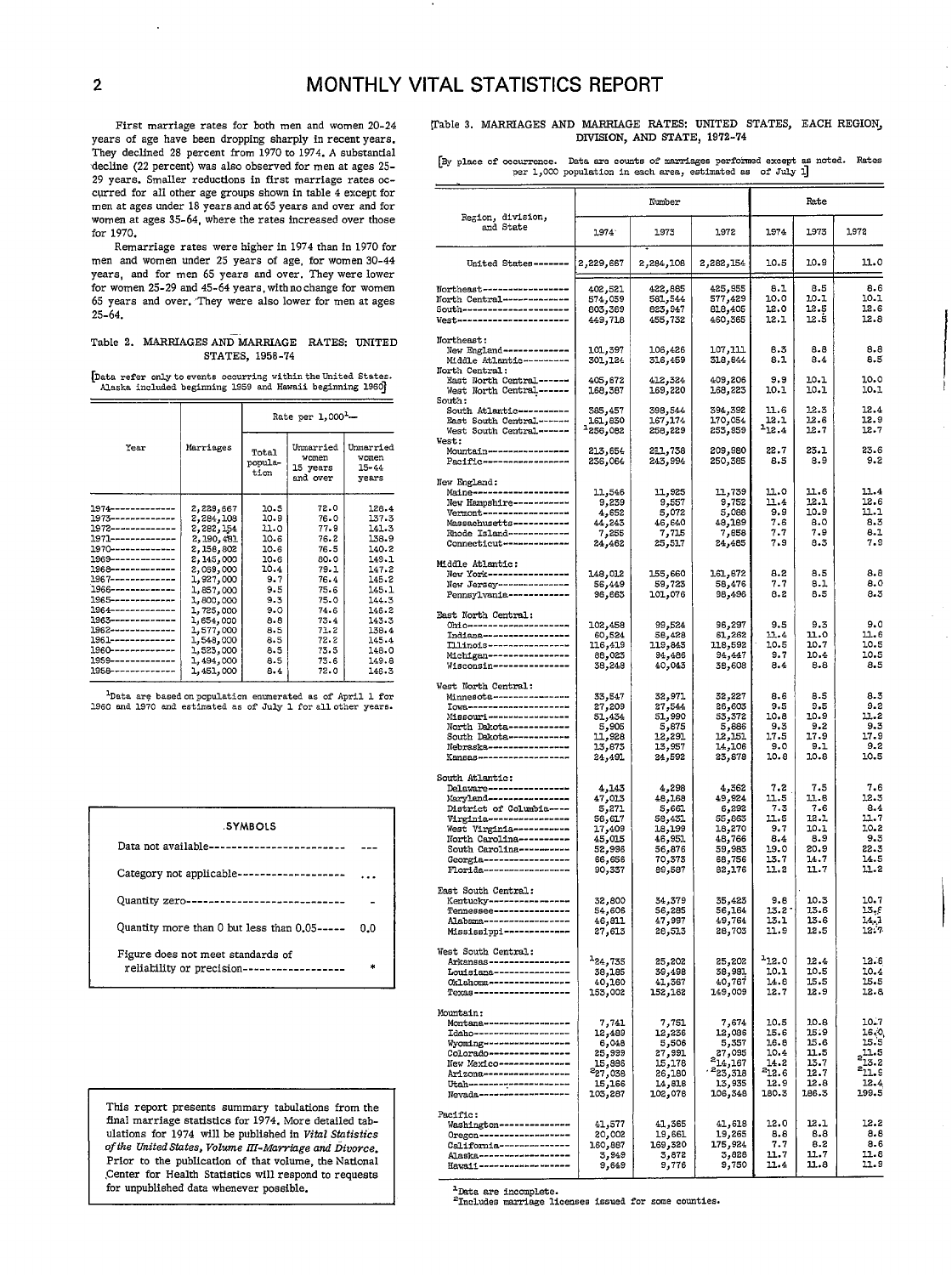## MONTHLY VITAL STATISTICS REPORT

## Table 4. MARRIAGES AND MARRIAGE RATES BY AGE, PREVIOUS MARITAL STATUS, AND COLOR OF BRIDE AND GROOM: MARRIAGE-REGISTRATION AREA<sup>1</sup>1974

[By place of occurrence. Eased on sample data. Rates per 1,000 population in specified group, estimated as of July 1, 1974. Figures for age not stated are distributed]

|                                                                     | Eride                                                                                                  |                                                                           |                                                                                                    |                                                                                             |                                                                                                  |                                                                                                       | Groom                                                                    |                                                                                                    |                                                                                              |                                                                                                  |
|---------------------------------------------------------------------|--------------------------------------------------------------------------------------------------------|---------------------------------------------------------------------------|----------------------------------------------------------------------------------------------------|---------------------------------------------------------------------------------------------|--------------------------------------------------------------------------------------------------|-------------------------------------------------------------------------------------------------------|--------------------------------------------------------------------------|----------------------------------------------------------------------------------------------------|----------------------------------------------------------------------------------------------|--------------------------------------------------------------------------------------------------|
| Age and previous marital status                                     | Total<br>Tumber                                                                                        | Fate <sup>2</sup>                                                         | White                                                                                              | A11<br>other                                                                                | Color<br>not<br>stated <sup>3</sup>                                                              | Total<br>Number                                                                                       | Fate <sup>2</sup>                                                        | White                                                                                              | A11<br>other                                                                                 | Color<br>not<br>$_{\rm stated}^3$                                                                |
| ALL MARRIAGES                                                       |                                                                                                        |                                                                           |                                                                                                    |                                                                                             |                                                                                                  |                                                                                                       |                                                                          |                                                                                                    |                                                                                              |                                                                                                  |
|                                                                     | 1,791,452                                                                                              | 61.0                                                                      | 1,043,030                                                                                          | 144,014                                                                                     | 604,408                                                                                          | 1,791,452                                                                                             | 73.8                                                                     | 1,040,372                                                                                          | 146,672                                                                                      | 604,408                                                                                          |
|                                                                     | 180,872<br>382,891<br>645,709<br>460,300<br>236,619<br>107,918<br>115,763<br>105,565<br>16,115<br>22.0 | 25.9<br>139.9<br>174.6<br>116.7<br>158.9<br>117.8<br>75.2<br>21.4<br>2.3  | 122,820<br>233,755<br>365,058<br>249,386<br>125,658<br>58,727<br>65,001<br>62,034<br>9,997<br>21.7 | 14,865<br>27,960<br>48,769<br>42,283<br>21,113<br>9,594<br>11,576<br>8,946<br>1,191<br>22.6 | 43,187<br>121,176<br>231,902<br>168,631<br>89,848<br>39,597<br>39,186<br>34,585<br>4,927<br>22.5 | 31,468<br>222,097<br>727,704<br>639,182<br>342,599<br>148,775<br>146,808<br>139,713<br>32,288<br>24.2 | 4.2<br>67.9<br>150.9<br>148.4<br>176.1<br>154.0<br>105.5<br>54.3<br>17.2 | 23,317<br>142,753<br>421,549<br>353,150<br>189,959<br>81,512<br>81,679<br>80,178<br>19,425<br>23.9 | 1,524<br>16,799<br>57,414<br>55,116<br>27,691<br>13,356<br>14,069<br>12,972<br>2,847<br>24.8 | 6,627<br>62,545<br>248,741<br>229,916<br>124,949<br>53,907<br>51,060<br>46,563<br>10,016<br>24.6 |
| FIRST MARRIAGES                                                     |                                                                                                        | $\ddotsc$                                                                 |                                                                                                    |                                                                                             |                                                                                                  |                                                                                                       | $\ddotsc$                                                                |                                                                                                    |                                                                                              |                                                                                                  |
|                                                                     | 1,271,284                                                                                              | 74.8                                                                      | 712,016                                                                                            | 109,825                                                                                     | 449,413                                                                                          | 1,252,770                                                                                             | 61.8                                                                     | 703,607                                                                                            | 103,763                                                                                      | 440,400                                                                                          |
|                                                                     | 176,169<br>364,704<br>546,290<br>173,463<br>123,286<br>30,834<br>19,343<br>10,020<br>638               | 25.2<br>133.5<br>159.5<br>85.7<br>122.3<br>66.2<br>35.0<br>9.6<br>$0 - 8$ | 119,185<br>219,328<br>294,991<br>74,468<br>55,253<br>12,548<br>6,667<br>3,748<br>326               | 14,300<br>26,971<br>44,017<br>22,733<br>14,391<br>4,355<br>3,987<br>1,742<br>62             | 42,684<br>118,405<br>207,282<br>76,262<br>53,642<br>13,931<br>8,689<br>4,530<br>250              | 30,882<br>217,675<br>665,245<br>321,605<br>231,731<br>57,317<br>32,557<br>15,783<br>1,580             | 4.2<br>66.6<br>141.8<br>100.4<br>141.0<br>83.3<br>37.4<br>12.6<br>3.5    | 22,837<br>139,168<br>376,725<br>157,439<br>118,550<br>25,134<br>13,755<br>6,814<br>624             | 1,469<br>16,352<br>53,809<br>34,307<br>21,223<br>7,520<br>5,564<br>2,572<br>254              | 6,576<br>62,155<br>234,711<br>129,859<br>91,958<br>24,663<br>13,238<br>6,397<br>702              |
|                                                                     | 20.6                                                                                                   |                                                                           | 20.2                                                                                               | 21.1                                                                                        | 21.1                                                                                             | 22.5                                                                                                  | $\ddotsc$                                                                | 22.1                                                                                               | 23.1                                                                                         | 23.0                                                                                             |
| <b>FIRMERIAGES</b>                                                  |                                                                                                        |                                                                           |                                                                                                    |                                                                                             |                                                                                                  |                                                                                                       |                                                                          |                                                                                                    |                                                                                              |                                                                                                  |
|                                                                     | 493,841                                                                                                | 40.0                                                                      | 310,747                                                                                            | 31,302                                                                                      | 151,792                                                                                          | 514,163                                                                                               | 129.1                                                                    | 317,440                                                                                            | 35,317                                                                                       | 161,406                                                                                          |
|                                                                     | 13,564<br>87,068<br>282,780<br>110,601<br>76,363<br>95,816<br>95,023<br>15,406                         | ₩<br>1332.1<br>147.3<br>230.4<br>169.7<br>97.0<br>24.4<br>2.5             | 11,034<br>59,760<br>172,309<br>68,448<br>45,787<br>58,074<br>58,043<br>9,601                       | 374<br>3,809<br>18,852<br>6,290<br>5,149<br>7,413<br>7,138<br>1,129                         | 2,156<br>23,499<br>91,619<br>35,863<br>25,427<br>30,329<br>29,842<br>4,676                       | 1,722<br>48,937<br>309,765<br>106,359<br>90,034<br>113,312<br>123,096<br>30,643                       | 4367.1<br>231.9<br>355.7<br>324.1<br>217.5<br>93.3<br>21.4               | 1,511<br>33,757<br>190,431<br>67,734<br>55,367<br>67,330<br>72,987<br>18,754                       | 71<br>2,312<br>20,107<br>6,043<br>5,684<br>8,380<br>10,244<br>2,583                          | 140<br>12,868<br>99,227<br>32,582<br>29,043<br>37,602<br>39,865<br>9,306                         |
|                                                                     | 32.1                                                                                                   | $\ddotsc$                                                                 | 31.5                                                                                               | 35.0                                                                                        | 32.6                                                                                             | 35.7                                                                                                  | $\ddotsc$                                                                | 35.0                                                                                               | 39.0                                                                                         | 36.3                                                                                             |
| Previously widowed <sup>5</sup> --------------------------------    | 73,530                                                                                                 | $9 - 1$                                                                   | 49,687                                                                                             | 6,048                                                                                       | 17,795                                                                                           | 62,890                                                                                                | 38.9                                                                     | 40,621                                                                                             | 6,070                                                                                        | 16,199                                                                                           |
|                                                                     | 2,661<br>20,087<br>39,245<br>11,537                                                                    | $\star$<br>$c_{61.8}$<br>16.3<br>2.2                                      | 1,936<br>13,015<br>26,840<br>7,896                                                                 | 208<br>2,057<br>2,986<br>797                                                                | 517<br>5,015<br>9,419<br>2,844                                                                   | 694<br>9,240<br>32,150<br>20,806                                                                      | $\star$<br>$\boldsymbol{\mathsf{s}_{136.1}}$<br>69.6<br>19.2             | 449<br>5,776<br>20,434<br>13,962                                                                   | 130<br>1,033<br>3,262<br>1,645                                                               | 115<br>2,431<br>8,454<br>5,199                                                                   |
|                                                                     | 51.9                                                                                                   | $\ddotsc$                                                                 | 52.1                                                                                               | 49.8                                                                                        | 52.2                                                                                             | 59.2                                                                                                  | $\ddotsc$                                                                | 59.8                                                                                               | 57.5                                                                                         | 59.0                                                                                             |
|                                                                     | 348,007                                                                                                | 121.7                                                                     | 243,076                                                                                            | 22,737                                                                                      | 82,194                                                                                           | 376,026                                                                                               | 198.7                                                                    | 259,945                                                                                            | 26,212                                                                                       | 89,869                                                                                           |
|                                                                     | 11,134<br>71,601<br>221,953<br>41,566<br>1,753                                                         | $\star$<br>1336.3<br>166.0<br>41.0<br>6.7                                 | 9,821<br>54,887<br>149,383<br>27,772<br>1,213                                                      | 337<br>3,323<br>15,266<br>3,583<br>228                                                      | 976<br>13,391<br>57,301<br>10,211<br>312                                                         | 1,397<br>40,306<br>255,301<br>73,233<br>5,784                                                         | 4365.8<br>266.9<br>101.6<br>34.6                                         | 1,333<br>31,348<br>174,885<br>48,438<br>3,941                                                      | 24<br>2,005<br>17,292<br>6,181<br>710                                                        | 40<br>6,953<br>63,124<br>18,619<br>1,133                                                         |
|                                                                     | 30.0                                                                                                   | $\cdots$                                                                  | 29.5                                                                                               | 32.7                                                                                        | 30.9                                                                                             | 33.6                                                                                                  | $\ddotsc$                                                                | 33.1                                                                                               | 35.9                                                                                         | 34.7                                                                                             |
| Not stated if widowed or divorced <sup>7</sup> ------------------   | 72,304                                                                                                 | $\ddotsc$                                                                 | 17,984                                                                                             | 2,517                                                                                       | 51,803                                                                                           | 75,247                                                                                                |                                                                          | 16,874                                                                                             | 3,035                                                                                        | 55,338                                                                                           |
| NOT STATED IF PREVIOUSLY MARRIED <sup>8</sup> --------------------- | 26,327                                                                                                 | $\ddotsc$                                                                 | 20,237                                                                                             | 2,887                                                                                       | 3,203                                                                                            | 24,519                                                                                                | $\ddotsc$                                                                | 19,325                                                                                             | 2,592                                                                                        | 2,602                                                                                            |

Im 1974 the NRA consisted of the District of Columbia and all the States in the Union except 9; Arizona, Arkensus, Colorado, Hevada, New Mexico, North Dakots, Oklahoms, Texas, and Washington. It covered 80 percent of the m

Figures include data for Galicourals, tarying resolutions of the space in Market are shown for nges 14-24 years.<br>That exclude remarriages in Mehigan, Ohio, and South Carolina.<br>Thats are shown for ages 14-44 years.<br>That a r

÷,

GPO 905-569